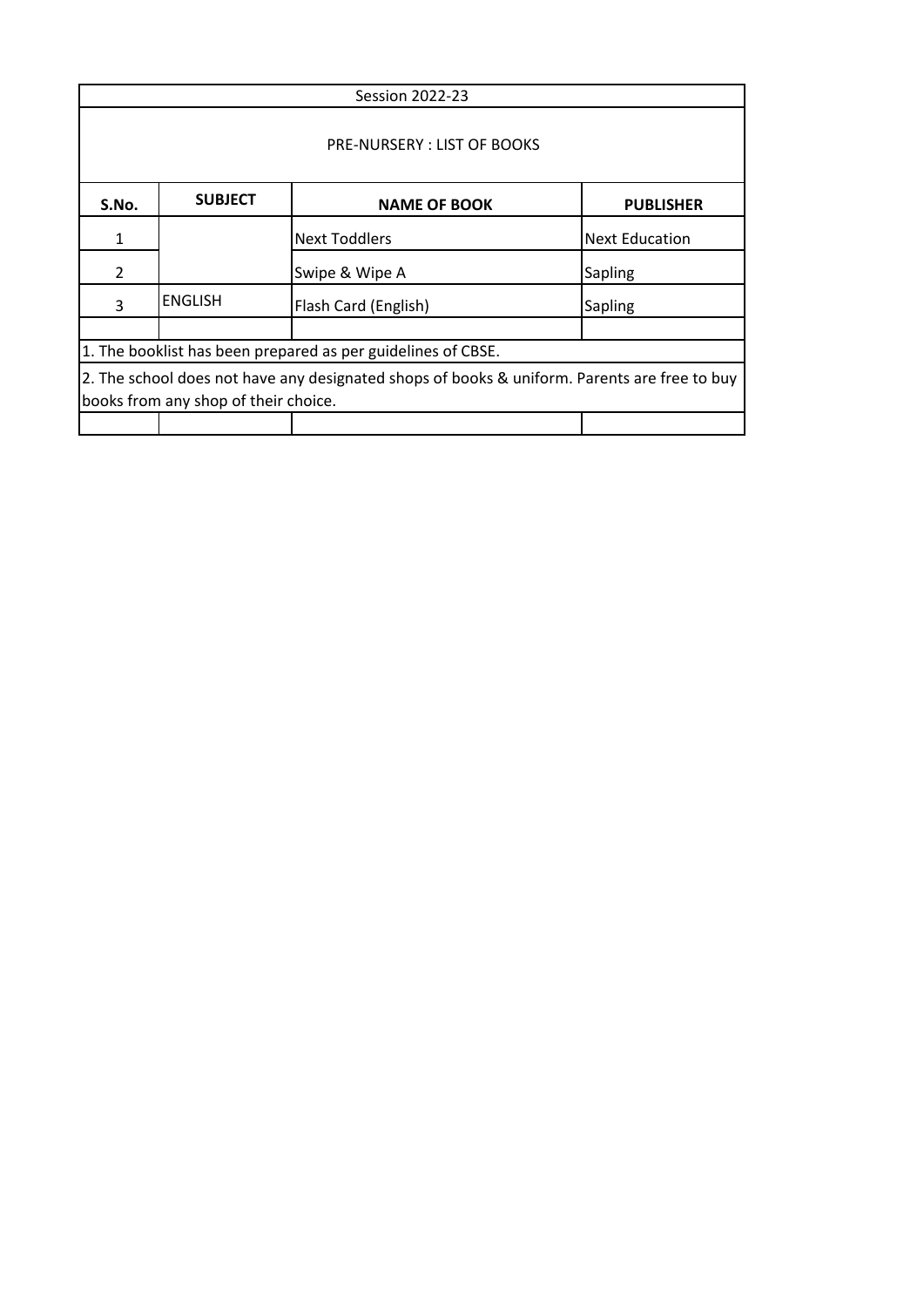| <b>Session 2022-23</b><br>NURSERY: LIST OF BOOKS                                                                                     |                                     |                     |                       |
|--------------------------------------------------------------------------------------------------------------------------------------|-------------------------------------|---------------------|-----------------------|
| S.No.                                                                                                                                | <b>SUBJECT</b>                      | <b>NAME OF BOOK</b> | <b>PUBLISHER</b>      |
| $\mathbf{1}$                                                                                                                         | HINDI, ENGLISH, MATH,<br><b>EVS</b> | EYLP (Primer)       | <b>Next Education</b> |
| $\overline{2}$                                                                                                                       | <b>HINDI</b>                        | Akshar manthan      | Sapling               |
|                                                                                                                                      |                                     | akshar Abhyas       | Sapling               |
| 3                                                                                                                                    | <b>ENGLISH</b>                      | Uppercase Latters   | Sapling               |
|                                                                                                                                      |                                     | Lowercase Letters   | Sapling               |
|                                                                                                                                      |                                     |                     |                       |
| 1. The booklist has been prepared as per guidelines of CBSE.                                                                         |                                     |                     |                       |
| 2. The school does not have any designated shops of books & uniform. Parents<br>are free to buy books from any shop of their choice. |                                     |                     |                       |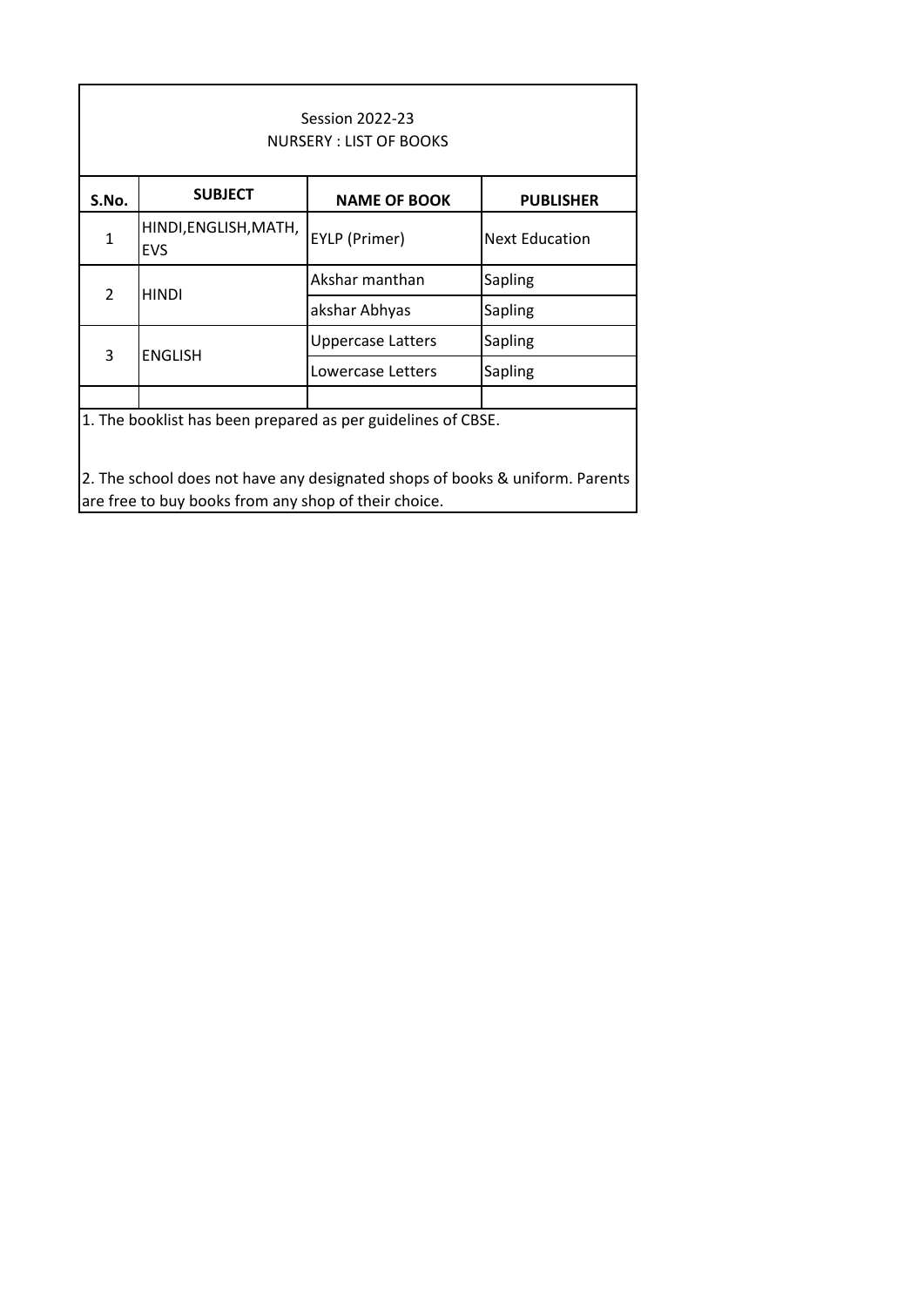| <b>Session 2022-23</b>                                                                                                                                                                               |                                     |                       |  |
|------------------------------------------------------------------------------------------------------------------------------------------------------------------------------------------------------|-------------------------------------|-----------------------|--|
| LKG: LIST OF BOOKS                                                                                                                                                                                   |                                     |                       |  |
| <b>SUBJECT</b>                                                                                                                                                                                       | <b>NAME OF BOOK</b>                 | <b>PUBLISHER</b>      |  |
| HINDI, ENGLISH, M<br>ATH, EVS                                                                                                                                                                        | EYLP (Primer A)                     | <b>Next Education</b> |  |
| <b>HINDI</b>                                                                                                                                                                                         | Shabd Manthan (Hindi)               | <b>Sapling</b>        |  |
|                                                                                                                                                                                                      | Shabd Abhyas (Hindi)                | <b>Sapling</b>        |  |
| <b>ENGLISH</b>                                                                                                                                                                                       | Lowercase Letters (English Cursive) | <b>Sapling</b>        |  |
| 1. The booklist has been prepared as per guidelines of CBSE.<br>2. The school does not have any designated shops of books & uniform. Parents are free to<br>buy books from any shop of their choice. |                                     |                       |  |
|                                                                                                                                                                                                      |                                     |                       |  |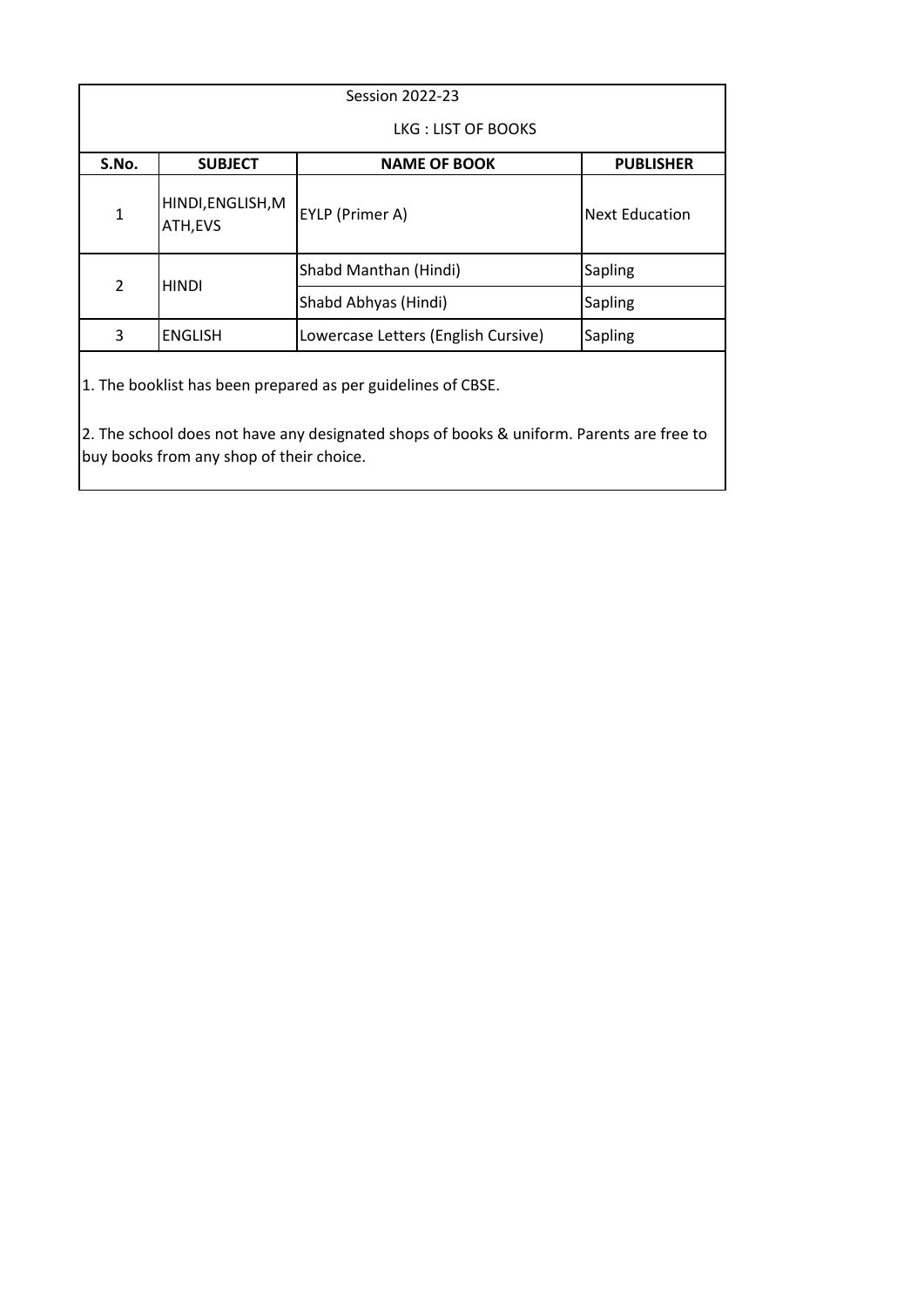| <b>Session 2022-23</b><br>UKG: LIST OF BOOKS |                               |                              |                       |
|----------------------------------------------|-------------------------------|------------------------------|-----------------------|
| S.No.                                        | <b>SUBJECT</b>                | <b>NAME OF BOOK</b>          | <b>PUBLISHER</b>      |
| $\mathbf{1}$                                 | HINDI, ENGLISH, M<br>ATH, EVS | EYLP (Primer B)              | <b>Next Education</b> |
| $\overline{2}$                               | <b>HINDI</b>                  | Swar Manthan                 | Sapling               |
|                                              |                               | Swar Abhyas                  | Sapling               |
| 3                                            | <b>ENGLISH</b>                | <b>Cursive Letters Words</b> | Sapling               |
|                                              |                               | <b>Uppercase Letters</b>     | Sapling               |
|                                              |                               |                              |                       |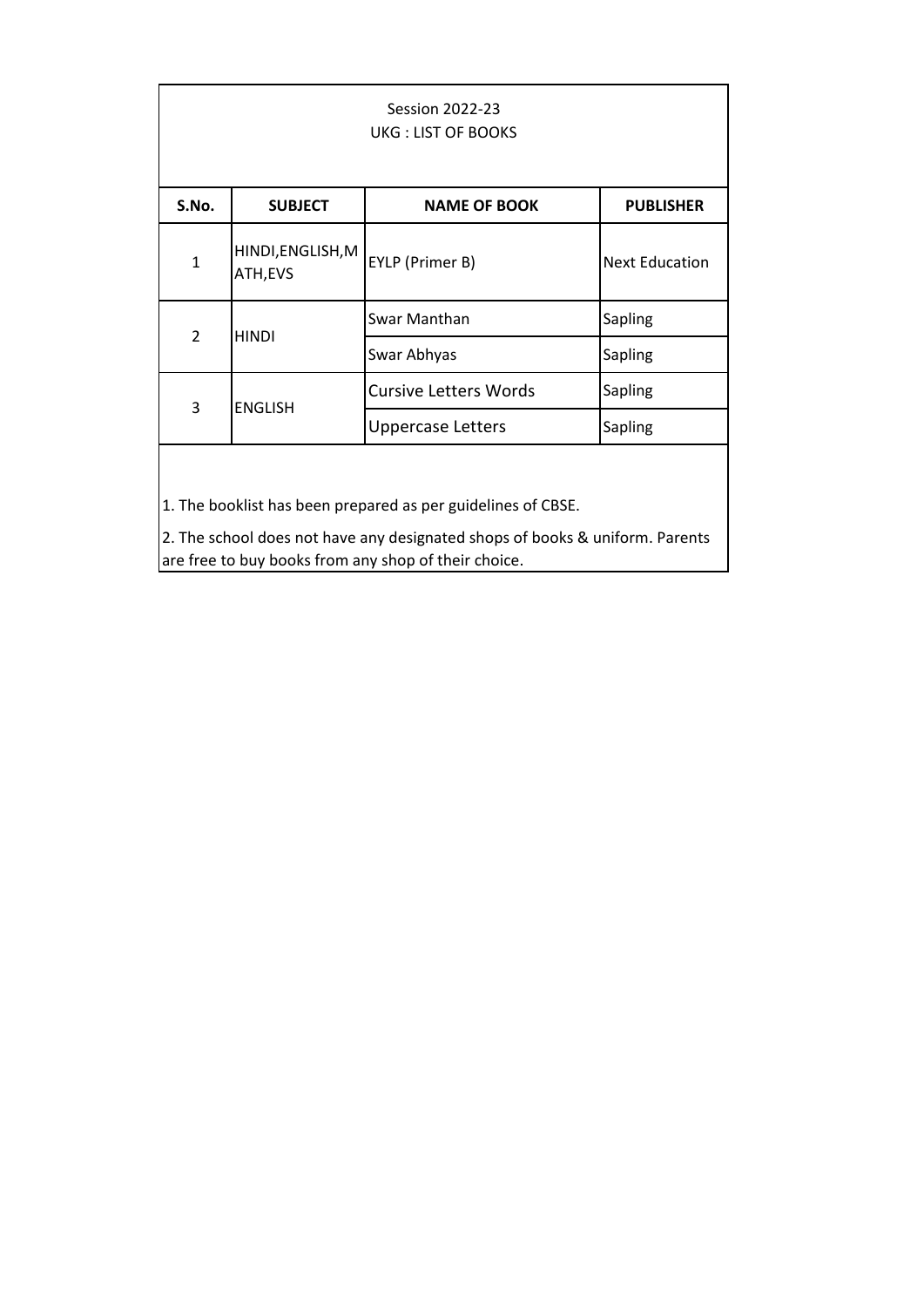| <b>Session 2022-23</b><br><b>CLASS 1 : LIST OF BOOKS</b> |                        |                                     |                                      |  |
|----------------------------------------------------------|------------------------|-------------------------------------|--------------------------------------|--|
| S.No.                                                    | <b>SUBJECT</b>         | <b>NAME OF BOOK</b>                 | <b>PUBLISHER</b>                     |  |
| $\mathbf{1}$                                             | <b>ENGLISH</b>         | LIVING ENGLISH-1                    | RATNA SAGAR                          |  |
|                                                          |                        | <b>GRAMMER MORE-1</b>               |                                      |  |
| $\overline{2}$                                           | <b>MATHEMATICS</b>     | <b>LIVING MATHS-1</b>               | <b>RATNA SAGAR</b>                   |  |
| 3                                                        | <b>SCIENCE</b>         | <b>FRIENDS ON THE EARTH - EVS 1</b> | <b>RATNA SAGAR</b>                   |  |
| 4                                                        | SOCIAL SCIENCE         |                                     | S.CHAND                              |  |
| 5                                                        | <b>COMPUTER</b>        | KIPS CYBER QUEST-1                  | KIPS IT EDUCATION PARTNER            |  |
| 6                                                        | <b>ART &amp; CRAFT</b> | <b>ART VERSE-1</b>                  | <b>NEXT EDUCATION</b>                |  |
|                                                          | <b>HINDI</b>           | <b>NEW RANGOLI-1</b>                |                                      |  |
| $\overline{7}$                                           |                        | SARTHAK HINDI VYAKARAN-1            | NEW SARASWATI EDUCATIONAL PUBLISHERS |  |
| 8                                                        |                        | SOHN RISHMA PB PRAVESHIKA-          |                                      |  |
|                                                          |                        | SHABDH ABHYAS                       |                                      |  |
|                                                          |                        | <b>AKSHAR ABHYAS</b>                |                                      |  |
|                                                          | PUNJABI                |                                     | S P BOOKS                            |  |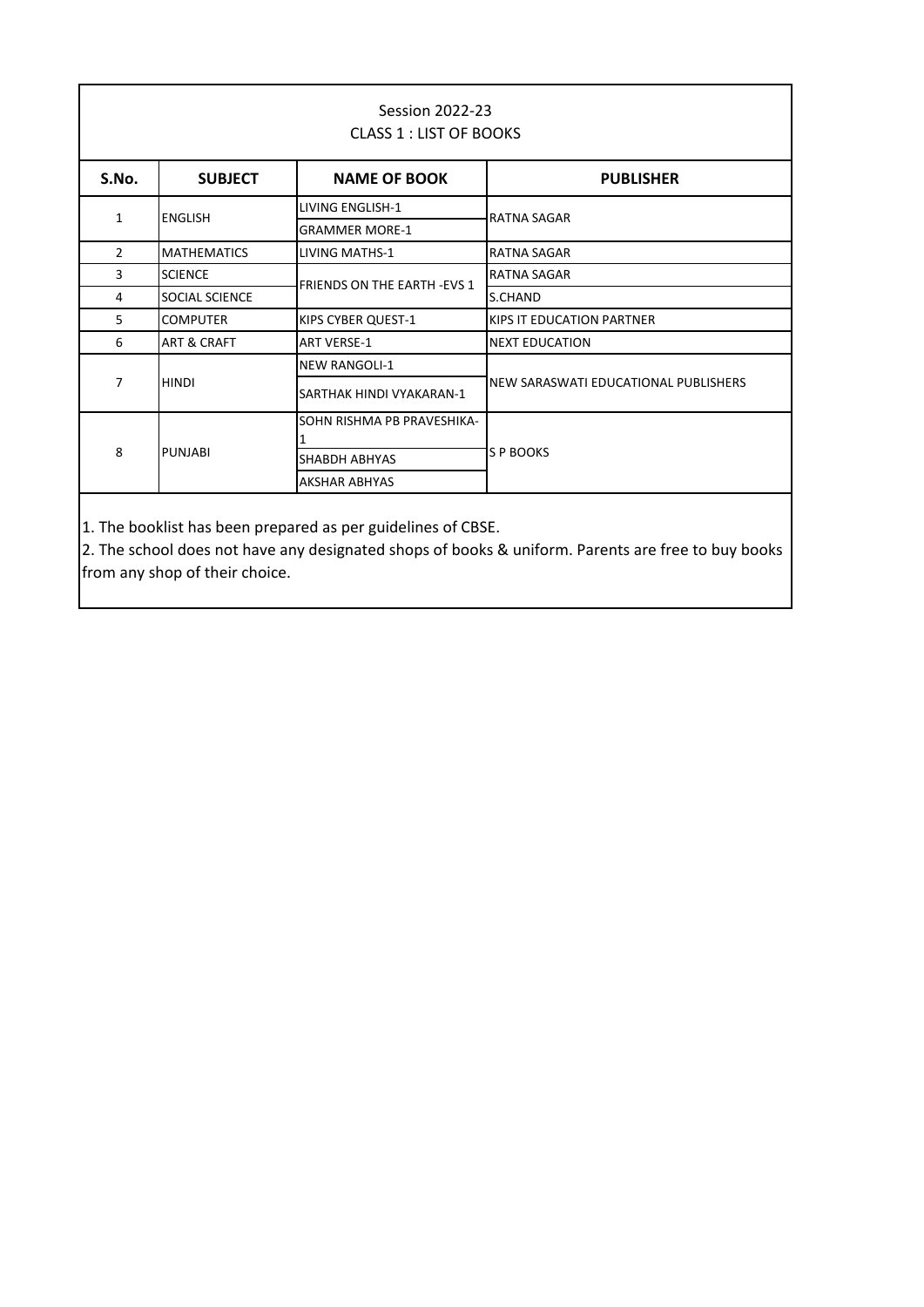| <b>Session 2022-23</b><br><b>CLASS 2: LIST OF BOOKS</b> |                                                 |                                  |                                         |  |
|---------------------------------------------------------|-------------------------------------------------|----------------------------------|-----------------------------------------|--|
| S.No.                                                   | <b>SUBJECT</b>                                  | <b>NAME OF BOOK</b>              | <b>PUBLISHER</b>                        |  |
| $\mathbf{1}$                                            | <b>ENGLISH</b>                                  | <b>LIVING ENGLISH-2</b>          | <b>RATNA SAGAR</b>                      |  |
|                                                         |                                                 | <b>GRAMMER MORE-2</b>            |                                         |  |
| $\overline{2}$                                          | <b>MATHEMATICS</b>                              | <b>LIVING MATHS-2</b>            | RATNA SAGAR                             |  |
| 3                                                       | <b>SCIENCE</b><br><b>FRIENDS ON THE EARTH -</b> |                                  | RATNA SAGAR                             |  |
| 4                                                       | <b>SOCIAL SCIENCE</b>                           | EVS <sub>2</sub>                 | S.CHAND                                 |  |
| 5                                                       | <b>COMPUTER</b>                                 | KIPS CYBER QUEST-2               | KIPS IT EDUCATION<br><b>PARTNER</b>     |  |
| 6                                                       | <b>ART &amp; CRAFT</b>                          | <b>ART VERSE-2</b>               | <b>NEXT EDUCATION</b>                   |  |
|                                                         | <b>HINDI</b>                                    | <b>NEW RANGOLI-2</b>             | <b>NEW SARASWATI</b>                    |  |
| 7                                                       |                                                 | SARTHAK HINDI<br>VYAKARAN-2      | <b>EDUCATIONAL</b><br><b>PUBLISHERS</b> |  |
| 8                                                       |                                                 | SOHN RISHMA PB<br>PRAVESHIKA-2   |                                         |  |
|                                                         | <b>PUNJABI</b>                                  | SOHN RISHNA<br>PRAVESHIKA ABHYAS | S P BOOKS                               |  |
|                                                         |                                                 |                                  |                                         |  |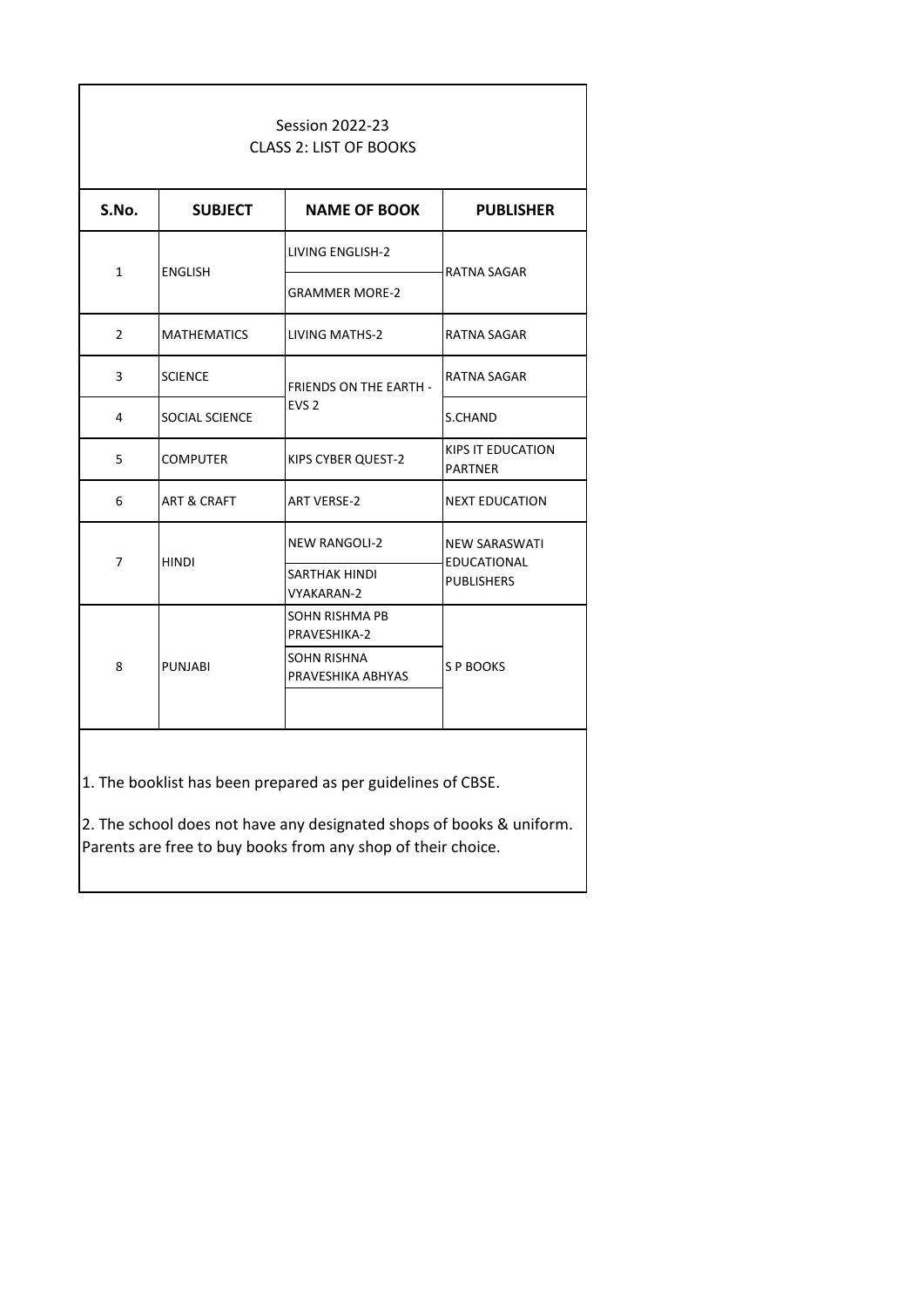| <b>Session 2022-23</b><br><b>CLASS 3: LIST OF BOOKS</b>                                                                                                                                              |                        |                              |                                            |
|------------------------------------------------------------------------------------------------------------------------------------------------------------------------------------------------------|------------------------|------------------------------|--------------------------------------------|
| S.No.                                                                                                                                                                                                | <b>SUBJECT</b>         | <b>NAME OF BOOK</b>          | <b>PUBLISHER</b>                           |
| $\mathbf{1}$                                                                                                                                                                                         | <b>ENGLISH</b>         | <b>LIVING ENGLISH-3</b>      | RATNA SAGAR                                |
|                                                                                                                                                                                                      |                        | <b>GRAMMER MORE-3</b>        |                                            |
| $\overline{2}$                                                                                                                                                                                       | <b>MATHEMATICS</b>     | <b>LIVING MATHS-3</b>        | <b>RATNA SAGAR</b>                         |
| 3                                                                                                                                                                                                    | <b>SCIENCE</b>         | <b>LIVING SCIENCE-3</b>      | <b>RATNA SAGAR</b>                         |
| 4                                                                                                                                                                                                    | SOCIAL SCIENCE         | <b>SOCIAL STUDIES-3</b>      | S.CHAND                                    |
| 5                                                                                                                                                                                                    | <b>COMPUTER</b>        | KIPS CYBER QUEST-3           | <b>KIPS IT EDUCATION</b><br><b>PARTNER</b> |
|                                                                                                                                                                                                      | <b>ART &amp; CRAFT</b> | <b>ART VERSE-3</b>           | <b>NEXT EDUCATION</b>                      |
|                                                                                                                                                                                                      | <b>HINDI</b>           | <b>NEW RANGOLI-3</b>         | <b>NEW SARASWATI</b>                       |
| 6                                                                                                                                                                                                    |                        | SARTHAK HINDI VYAKARAN-3     | <b>EDUCATIONAL PUBLISHERS</b>              |
| $\overline{7}$                                                                                                                                                                                       | <b>PUNJABI</b>         | SOHN RISHMA PB PATH PUSTAK-3 | S P BOOKS                                  |
|                                                                                                                                                                                                      |                        | SOHN RISHNA PB VYAKRAN-3     |                                            |
| 1. The booklist has been prepared as per guidelines of CBSE.<br>2. The school does not have any designated shops of books & uniform. Parents are free to buy books<br>from any shop of their choice. |                        |                              |                                            |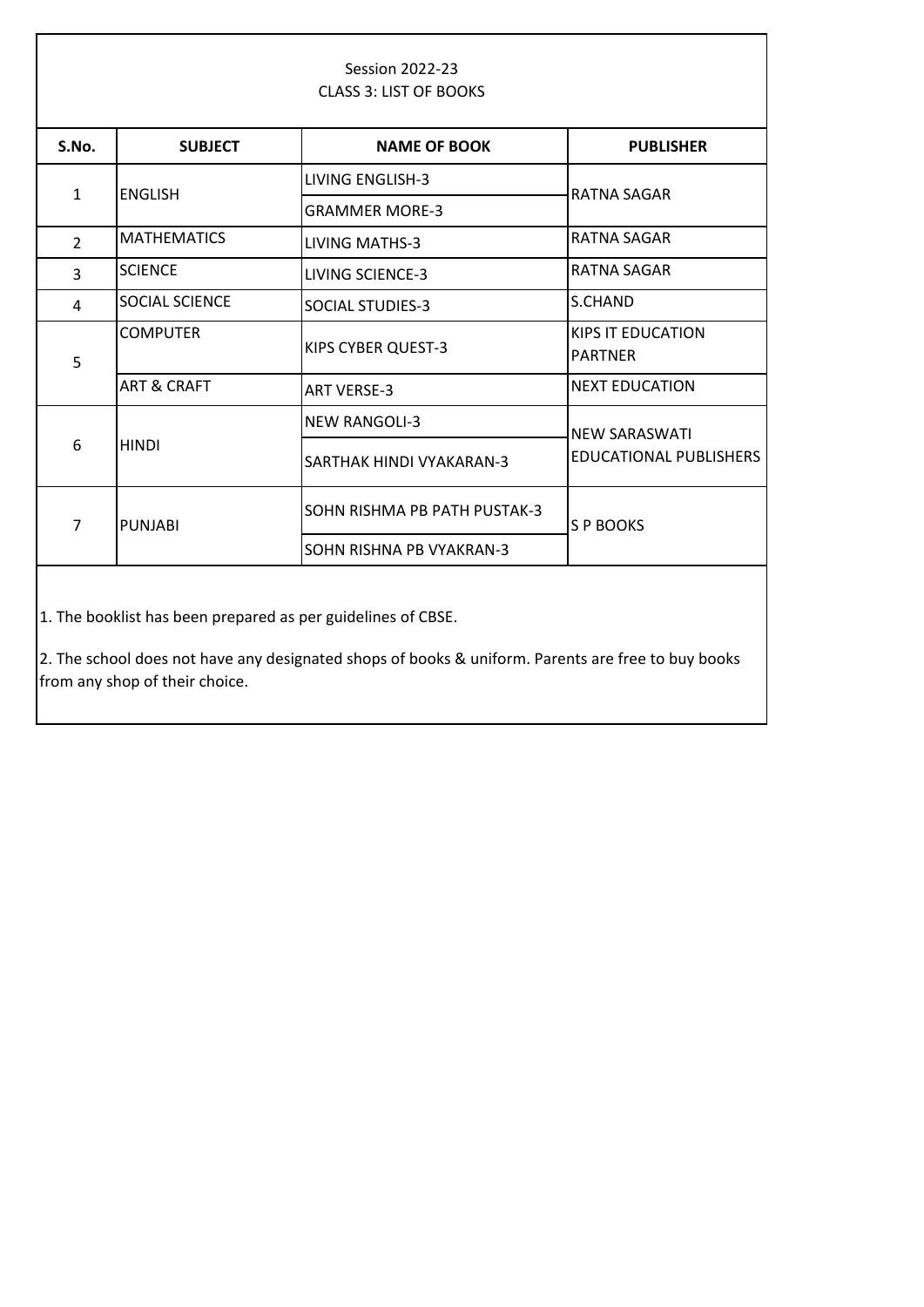| <b>Session 2022-23</b><br><b>CLASS 4: LIST OF BOOKS</b> |                        |                              |                                         |
|---------------------------------------------------------|------------------------|------------------------------|-----------------------------------------|
| S.No.                                                   | <b>SUBJECT</b>         | <b>NAME OF BOOK</b>          | <b>PUBLISHER</b>                        |
| $\mathbf{1}$                                            | <b>FNGLISH</b>         | <b>LIVING ENGLISH-4</b>      | <b>RATNA SAGAR</b>                      |
|                                                         |                        | <b>GRAMMER MORE-4</b>        |                                         |
| $\overline{2}$                                          | <b>MATHEMATICS</b>     | <b>LIVING MATHS-4</b>        | <b>RATNA SAGAR</b>                      |
| 3                                                       | <b>SCIENCE</b>         | LIVING SCIENCE-4             | RATNA SAGAR                             |
| 4                                                       | SOCIAL SCIENCE         | <b>SOCIAL STUDIES-4</b>      | S.CHAND                                 |
| 5                                                       | COMPUTER               | KIPS CYBER QUEST-4           | <b>KIPS IT</b><br><b>EDUCATION</b>      |
| 6                                                       | <b>ART &amp; CRAFT</b> | <b>ART VERSE-4</b>           | <b>NEXT</b><br><b>EDUCATION</b>         |
|                                                         | <b>HINDI</b>           | <b>NEW RANGOLI-4</b>         | NEW<br>SARASWATI                        |
| 7                                                       |                        | SARTHAK HINDI VYAKARAN-4     | <b>EDUCATIONAL</b><br><b>PUBLISHERS</b> |
|                                                         |                        | SOHN RISHMA PB PATH PUSTAK-4 |                                         |
| 8                                                       | <b>PUNJABI</b>         | SOHN RISHNA PB VYAKRAN-4     | S P BOOKS                               |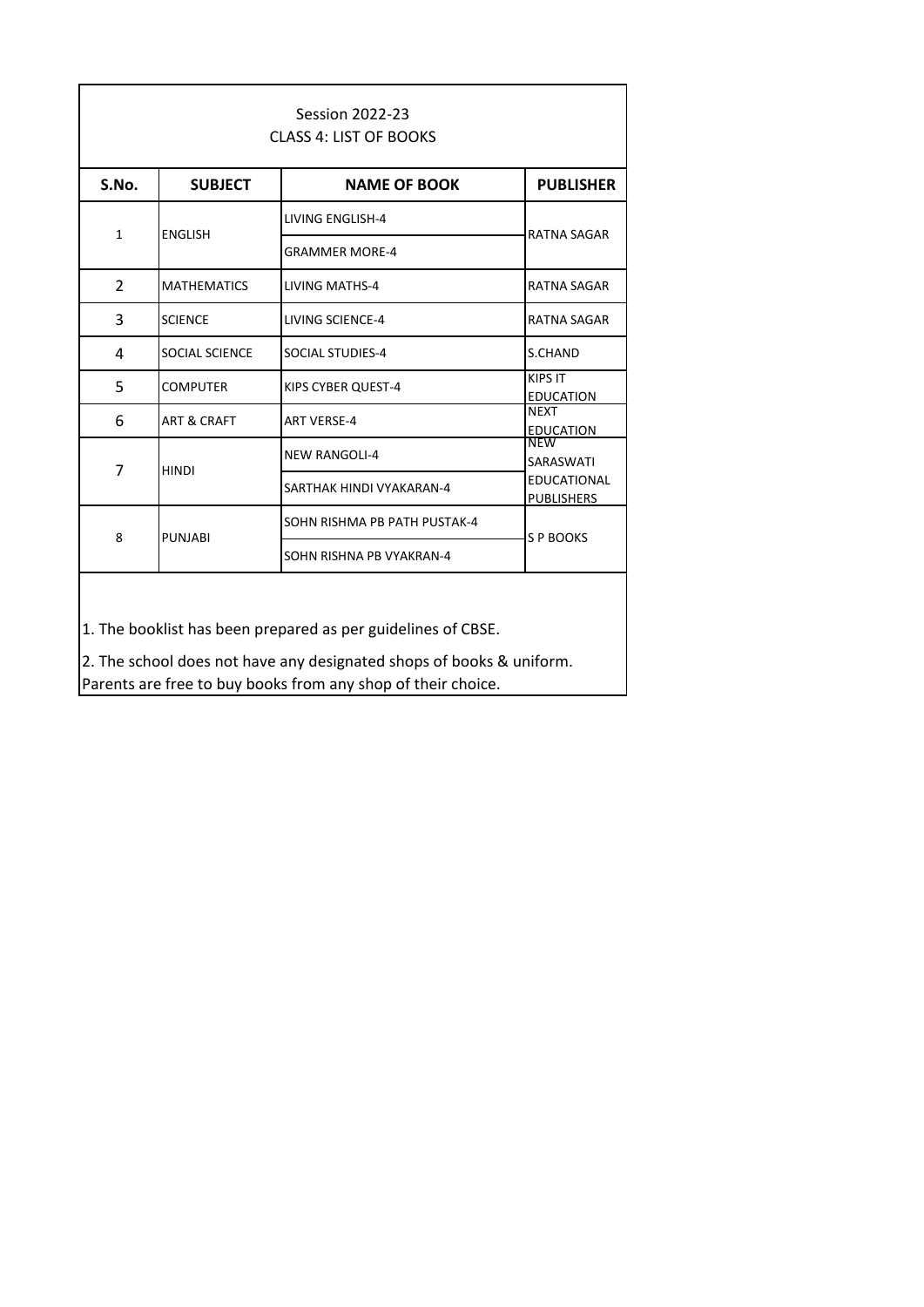| <b>Session 2022-23</b><br><b>CLASS 5: LIST OF BOOKS</b> |                        |                              |                                                |
|---------------------------------------------------------|------------------------|------------------------------|------------------------------------------------|
| S.No.                                                   | <b>SUBJECT</b>         | <b>NAME OF BOOK</b>          | <b>PUBLISHER</b>                               |
| $\mathbf{1}$                                            | <b>ENGLISH</b>         | <b>LIVING ENGLISH-5</b>      | RATNA SAGAR                                    |
|                                                         |                        | <b>GRAMMER MORE-5</b>        |                                                |
| $\overline{2}$                                          | <b>MATHEMATICS</b>     | <b>LIVING MATHS-5</b>        | <b>RATNA SAGAR</b>                             |
| 3                                                       | <b>SCIENCE</b>         | <b>LIVING SCIENCE-5</b>      | <b>RATNA SAGAR</b>                             |
| 4                                                       | <b>SOCIAL SCIENCE</b>  | SOCIAL STUDIES-5             | S.CHAND                                        |
| 5                                                       | <b>COMPUTER</b>        | KIPS CYBER QUEST-5           | KIPS IT EDUCATION PARTNER                      |
| 6                                                       | <b>ART &amp; CRAFT</b> | <b>ART VERSE-5</b>           | <b>NEXT EDUCATION</b>                          |
| $\overline{7}$                                          |                        | <b>NEW RANGOLI-5</b>         | <b>NEW SARASWATI</b><br>EDUCATIONAL PUBLISHERS |
|                                                         | <b>HINDI</b>           | SARTHAK HINDI VYAKARAN-5     |                                                |
| 8                                                       | <b>PUNJABI</b>         | SOHN RISHMA PB PATH PUSTAK-5 | S P BOOKS                                      |
|                                                         |                        | SOHN RISHNA PB VYAKRAN-5     |                                                |
|                                                         |                        |                              |                                                |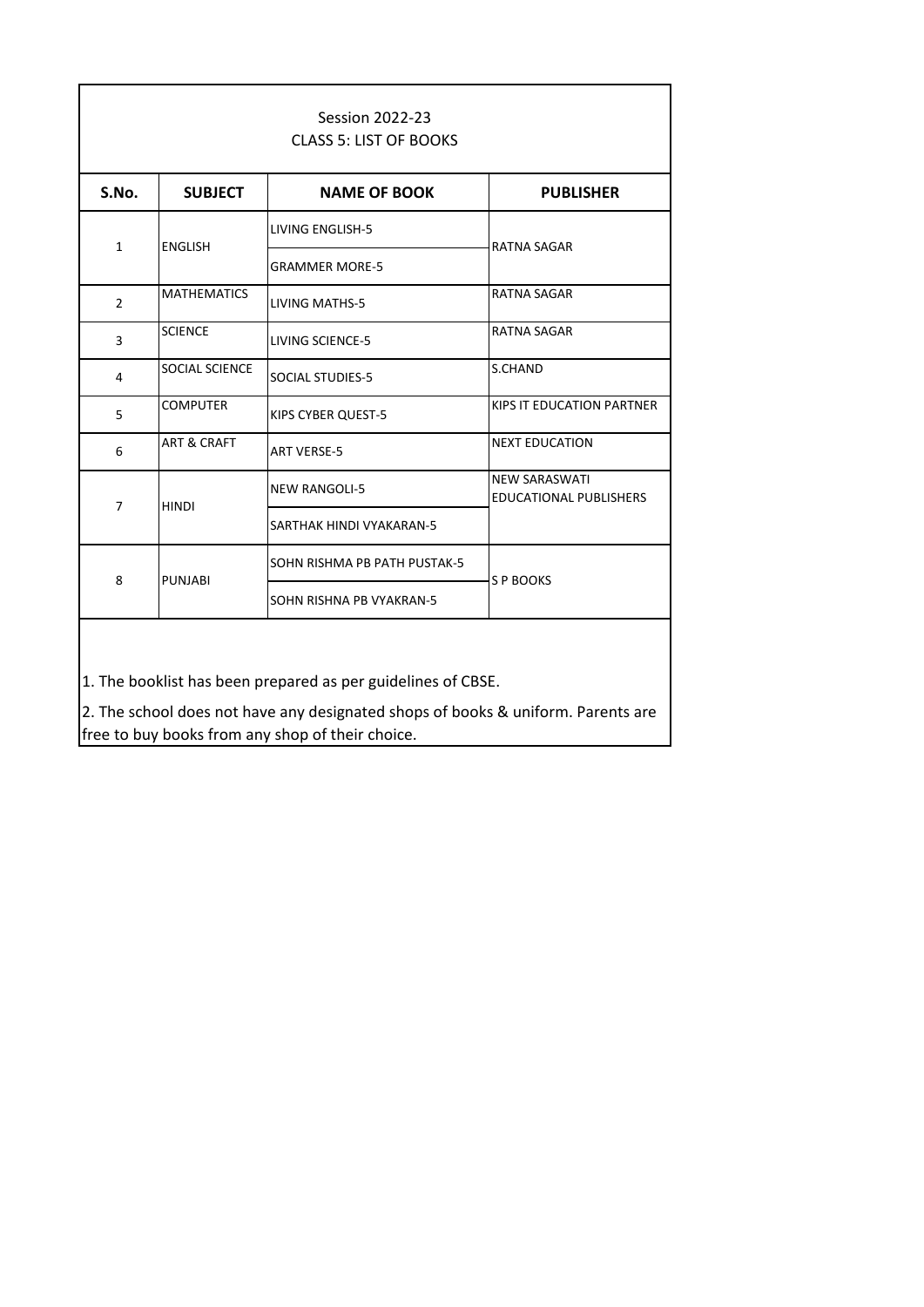| <b>Session 2022-23</b> |                        |                                                      |                               |
|------------------------|------------------------|------------------------------------------------------|-------------------------------|
| S.No.                  | <b>SUBJECT</b>         | <b>CLASS 6: LIST OF BOOKS</b><br><b>NAME OF BOOK</b> | <b>PUBLISHER</b>              |
| $\mathbf{1}$           |                        | LIVING ENGLISH-6                                     | <b>RATNA SAGAR</b>            |
|                        | <b>ENGLISH</b>         | <b>GRAMMER MORE-6</b>                                |                               |
| $\overline{2}$         | <b>MATHEMATICS</b>     | TEXT BOOK OF<br>MATHEMATICS-6                        | RATNA SAGAR                   |
| 3                      | <b>SCIENCE</b>         | LIVING SCIENCE-6                                     | RATNA SAGAR                   |
| 4                      | SOCIAL SCIENCE         | SOCIAL STUDIES-6                                     | S.CHAND                       |
| 5                      | <b>COMPUTER</b>        | KIPS CYBER QUEST-6                                   | KIPS IT EDUCATION PARTNER     |
| 6                      | <b>ART &amp; CRAFT</b> | <b>ART VERSE-6</b>                                   | <b>NEXT EDUCATION</b>         |
| 7                      | <b>HINDI</b>           | <b>NEW RANGOLI-6</b>                                 | <b>NEW SARASWATI</b>          |
|                        |                        | SARTHAK HINDI VYAKARAN-<br>6                         | <b>EDUCATIONAL PUBLISHERS</b> |
| 8                      | <b>PUNJABI</b>         | SOHN RISHMA PB PATH<br>PUSTAK-6                      |                               |
|                        |                        | SOHN RISHNA PB VYAKRAN-<br>6                         | S P BOOKS                     |
|                        |                        |                                                      |                               |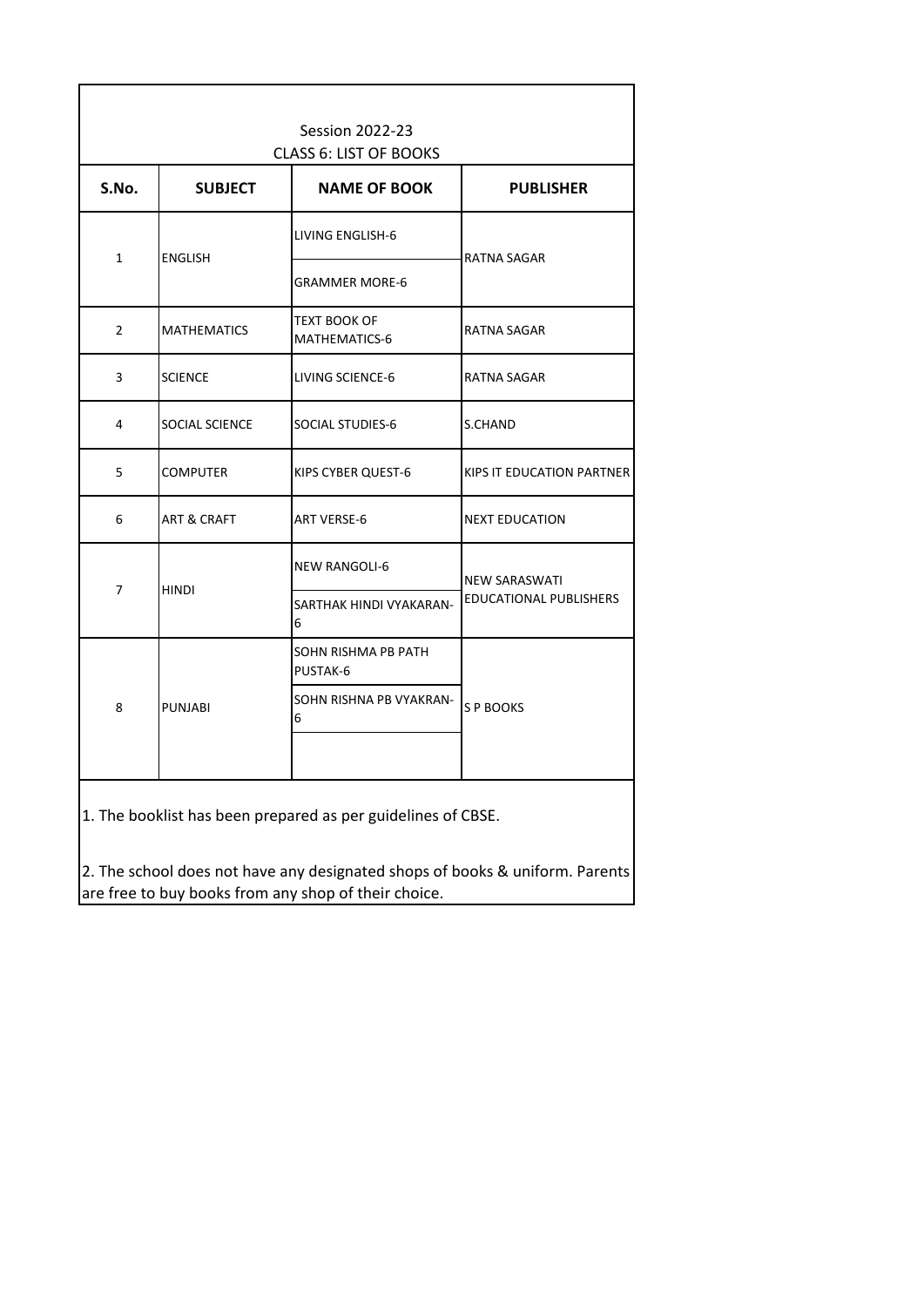| Session 2022-23<br><b>CLASS 7: LIST OF BOOKS</b> |                        |                                                  |                                                      |  |
|--------------------------------------------------|------------------------|--------------------------------------------------|------------------------------------------------------|--|
| S.No.                                            | <b>SUBJECT</b>         | <b>NAME OF BOOK</b>                              | <b>PUBLISHER</b>                                     |  |
| 1                                                | <b>ENGLISH</b>         | <b>LIVING ENGLISH-7</b><br><b>GRAMMER MORE-7</b> | RATNA SAGAR                                          |  |
| $\mathcal{P}$                                    | <b>MATHEMATICS</b>     | <b>TEXT BOOK OF MATHEMATICS-7</b>                | <b>RATNA SAGAR</b>                                   |  |
| 3                                                | <b>SCIENCE</b>         | LIVING SCIENCE-7                                 | <b>RATNA SAGAR</b>                                   |  |
| 4                                                | <b>SOCIAL SCIENCE</b>  | SOCIAL STUDIES-7                                 | S.CHAND                                              |  |
| 5                                                | <b>COMPUTER</b>        | KIPS CYBER QUEST-7                               | <b>KIPS IT</b><br><b>EDUCATION</b><br><b>PARTNER</b> |  |
| 6                                                | <b>ART &amp; CRAFT</b> | <b>ART VERSE-7</b>                               | <b>NEXT</b><br><b>EDUCATION</b>                      |  |
| $\overline{7}$                                   | <b>HINDI</b>           | <b>NEW RANGOLI-7</b>                             | <b>NEW SARASWATI</b>                                 |  |
|                                                  |                        | SARTHAK HINDI VYAKARAN-7                         | <b>EDUCATIONAL</b><br><b>PUBLISHERS</b>              |  |
| 8                                                | PUNJABI                | SOHN RISHMA PB PATH PUSTAK-7                     | S P BOOKS                                            |  |
|                                                  |                        | SOHN RISHNA PB VYAKRAN-7                         |                                                      |  |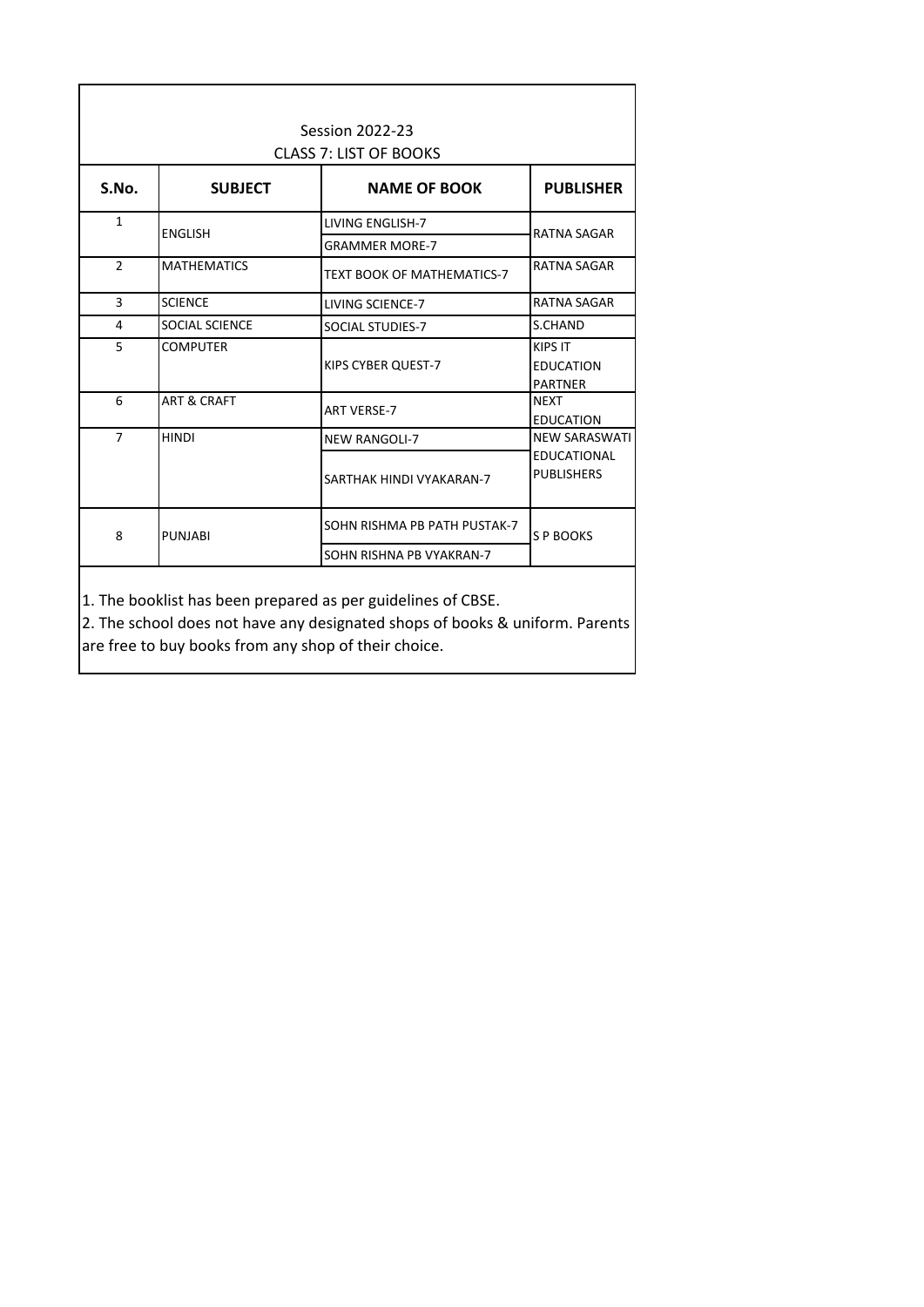| <b>Session 2022-23</b><br><b>CLASS 8: LIST OF BOOKS</b> |                                                              |                                     |                           |  |  |
|---------------------------------------------------------|--------------------------------------------------------------|-------------------------------------|---------------------------|--|--|
| S.No.                                                   | <b>SUBJECT</b>                                               | <b>NAME OF BOOK</b>                 | <b>PUBLISHER</b>          |  |  |
|                                                         |                                                              | <b>English Text Book</b>            | <b>NCERT</b>              |  |  |
| $\mathbf{1}$                                            | <b>ENGLISH</b>                                               | Reference Books (Optional):-        |                           |  |  |
|                                                         |                                                              | LIVING ENGLISH-8                    |                           |  |  |
|                                                         |                                                              | <b>GRAMMER MORE-8</b>               | RATNA SAGAR               |  |  |
|                                                         |                                                              |                                     |                           |  |  |
|                                                         |                                                              | MATHEMATICS PRACTICE BOOK-VIII      | <b>NCERT</b>              |  |  |
| $\overline{2}$                                          | <b>MATHEMATICS</b>                                           | Reference Books (Optional):-        |                           |  |  |
|                                                         |                                                              | TEXT BOOK OF MATHEMATICS-8          | <b>RATNA SAGAR</b>        |  |  |
|                                                         |                                                              |                                     |                           |  |  |
|                                                         |                                                              | <b>Science Text Book Class VIII</b> | <b>NCERT</b>              |  |  |
| 3                                                       | <b>SCIENCE</b>                                               | Reference Books (Optional):-        |                           |  |  |
|                                                         |                                                              | <b>LIVING SCIENCE-8</b>             | RATNA SAGAR               |  |  |
|                                                         |                                                              |                                     |                           |  |  |
|                                                         |                                                              | Social Studies text Book Class VIII | <b>NCERT</b>              |  |  |
| 4                                                       | SOCIAL SCIENCE                                               | Reference Books (Optional):-        |                           |  |  |
|                                                         |                                                              | <b>SOCIAL STUDIES-8</b>             | S.CHAND                   |  |  |
|                                                         |                                                              |                                     |                           |  |  |
| 5                                                       | <b>COMPUTER</b>                                              | <b>KIPS CYBER QUEST-8</b>           | KIPS IT EDUCATION PARTNER |  |  |
|                                                         |                                                              |                                     |                           |  |  |
| $6\overline{6}$                                         | <b>ART &amp; CRAFT</b>                                       | <b>ART VERSE-8</b>                  | <b>NEXT EDUCATION</b>     |  |  |
|                                                         |                                                              |                                     |                           |  |  |
|                                                         |                                                              | <b>NCERT</b>                        | <b>NCERT</b>              |  |  |
| 7                                                       | <b>HINDI</b>                                                 | Reference Books (Optional):-        |                           |  |  |
|                                                         |                                                              | <b>NEW RANGOLI-8</b>                | NEW SARASWATI EDUCATIONAL |  |  |
|                                                         |                                                              | SARTHAK HINDI VYAKARAN-8            | <b>PUBLISHERS</b>         |  |  |
|                                                         |                                                              |                                     |                           |  |  |
| 8                                                       |                                                              | SOHN RISHMA PB PATH PUSTAK-8        | S P BOOKS                 |  |  |
|                                                         | <b>PUNJABI</b>                                               | SOHN RISHNA PB VYAKRAN-8            |                           |  |  |
|                                                         | 1. The booklist has been prepared as per guidelines of CBSE. |                                     |                           |  |  |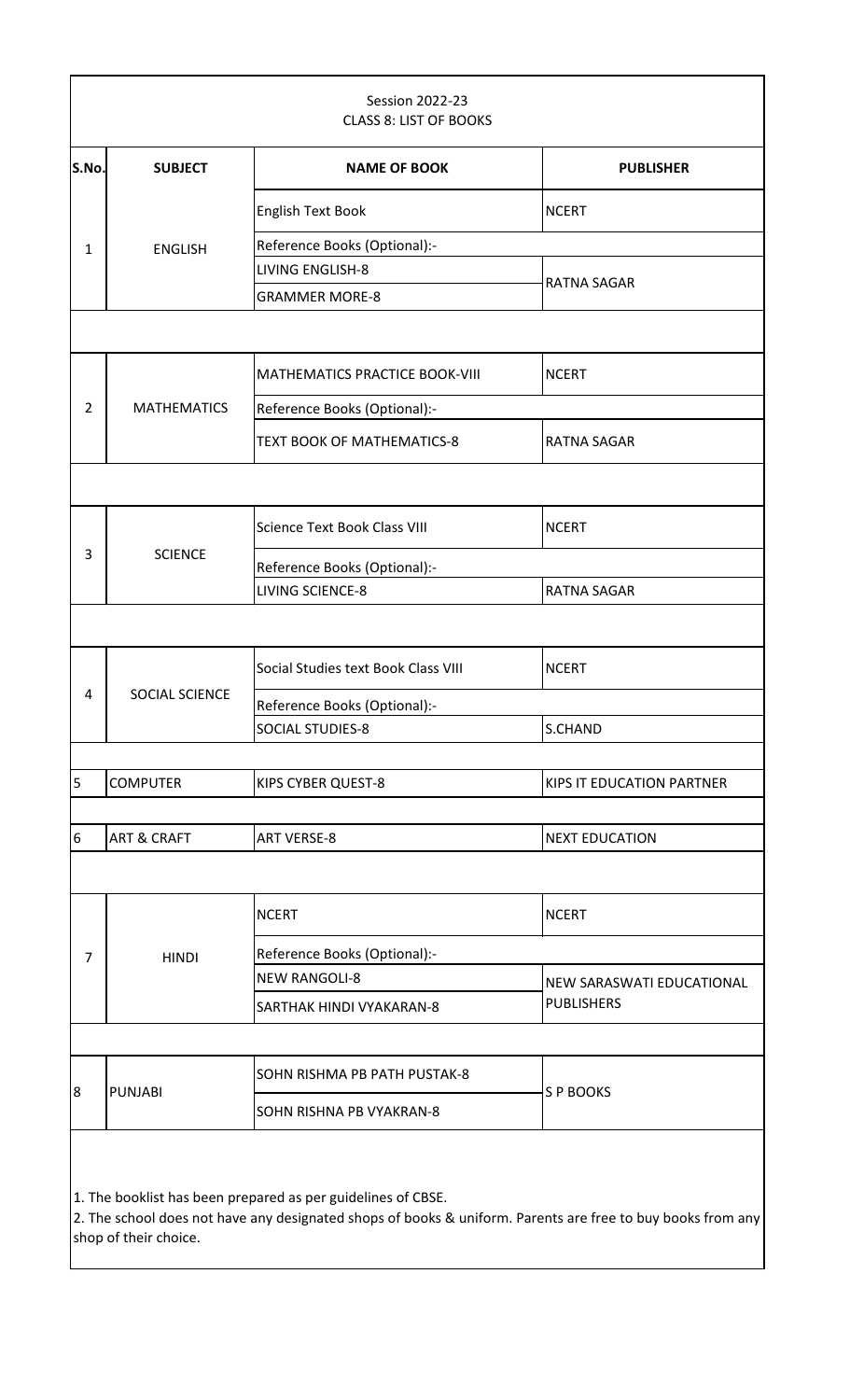| <b>Session 2022-23</b><br><b>CLASS 9: LIST OF BOOKS</b>      |                        |                                                              |                                  |  |
|--------------------------------------------------------------|------------------------|--------------------------------------------------------------|----------------------------------|--|
| S.No.                                                        | <b>SUBJECT</b>         | <b>NAME OF BOOK</b>                                          | <b>PUBLISHER</b>                 |  |
| $\mathbf{1}$                                                 |                        | <b>BEEHIVE text Book</b>                                     | <b>NCERT</b>                     |  |
|                                                              | <b>ENGLISH</b>         | Reference Books (Optional):-                                 |                                  |  |
|                                                              |                        | <b>LIVING ENGLISH-9</b>                                      | <b>RATNA SAGAR</b>               |  |
| $\overline{2}$                                               | <b>MATHEMATICS</b>     | MATHEMATICS PRACTICE BOOK-IX                                 | <b>NCERT</b>                     |  |
|                                                              |                        | Reference Books (Optional):-<br>MATHEMATICS PRACTICE BOOK-IX | <b>RATNA SAGAR</b>               |  |
|                                                              |                        |                                                              |                                  |  |
|                                                              |                        | <b>Science Text Book Class IX</b>                            | <b>NCERT</b>                     |  |
| 3                                                            | <b>SCIENCE</b>         | Reference Books (Optional):-                                 |                                  |  |
|                                                              |                        | LIVING SCIENCE-9 - PHY, CHEM & BIO                           | <b>RATNA SAGAR</b>               |  |
|                                                              |                        |                                                              |                                  |  |
| 4                                                            | SOCIAL SCIENCE         | S.Chand                                                      | <b>NCERT</b>                     |  |
|                                                              |                        |                                                              |                                  |  |
| 5                                                            | <b>COMPUTER</b>        | INFORMATION TECHNOLOGY-402 LEVEL-KIPS IT EDUCATION<br>$1\,$  | <b>PARTNER</b>                   |  |
|                                                              |                        |                                                              |                                  |  |
| 6                                                            | <b>ART &amp; CRAFT</b> |                                                              | <b>NEXT EDUCATION</b>            |  |
|                                                              |                        |                                                              |                                  |  |
|                                                              |                        | Sparsh-1 (Course B)                                          | <b>NCERT</b>                     |  |
|                                                              |                        | Sanchyan - 2 (Course B)                                      | <b>NCERT</b>                     |  |
| 7                                                            | <b>HINDI</b>           | Reference Books (Optional):-                                 |                                  |  |
|                                                              |                        | <b>HINDI-B COURSE</b>                                        | <b>NEW SARASWATI</b>             |  |
|                                                              |                        | <b>MAIN AUR MERA VYAKARAN</b>                                | EDUCATIONAL<br><b>PUBLISHERS</b> |  |
|                                                              |                        |                                                              |                                  |  |
|                                                              |                        | VANGI-9                                                      | PSEB/SPBOOKS                     |  |
| 8                                                            | <b>PUNJABI</b>         | <b>SAHAT MALA</b>                                            | PSEB/SP BOOKS                    |  |
|                                                              |                        | PUNJABI VYAKARAN                                             | <b>SP BOOKS</b>                  |  |
|                                                              |                        |                                                              |                                  |  |
| 9                                                            | PHYSICAL EDU           | MAINSTREAMING HEALTH & PHY EDU-IX                            | <b>RATNA SAGAR</b>               |  |
|                                                              |                        | <b>ACTIVITY RECORD BOOK</b>                                  |                                  |  |
| 1. The booklist has been prepared as per guidelines of CBSE. |                        |                                                              |                                  |  |